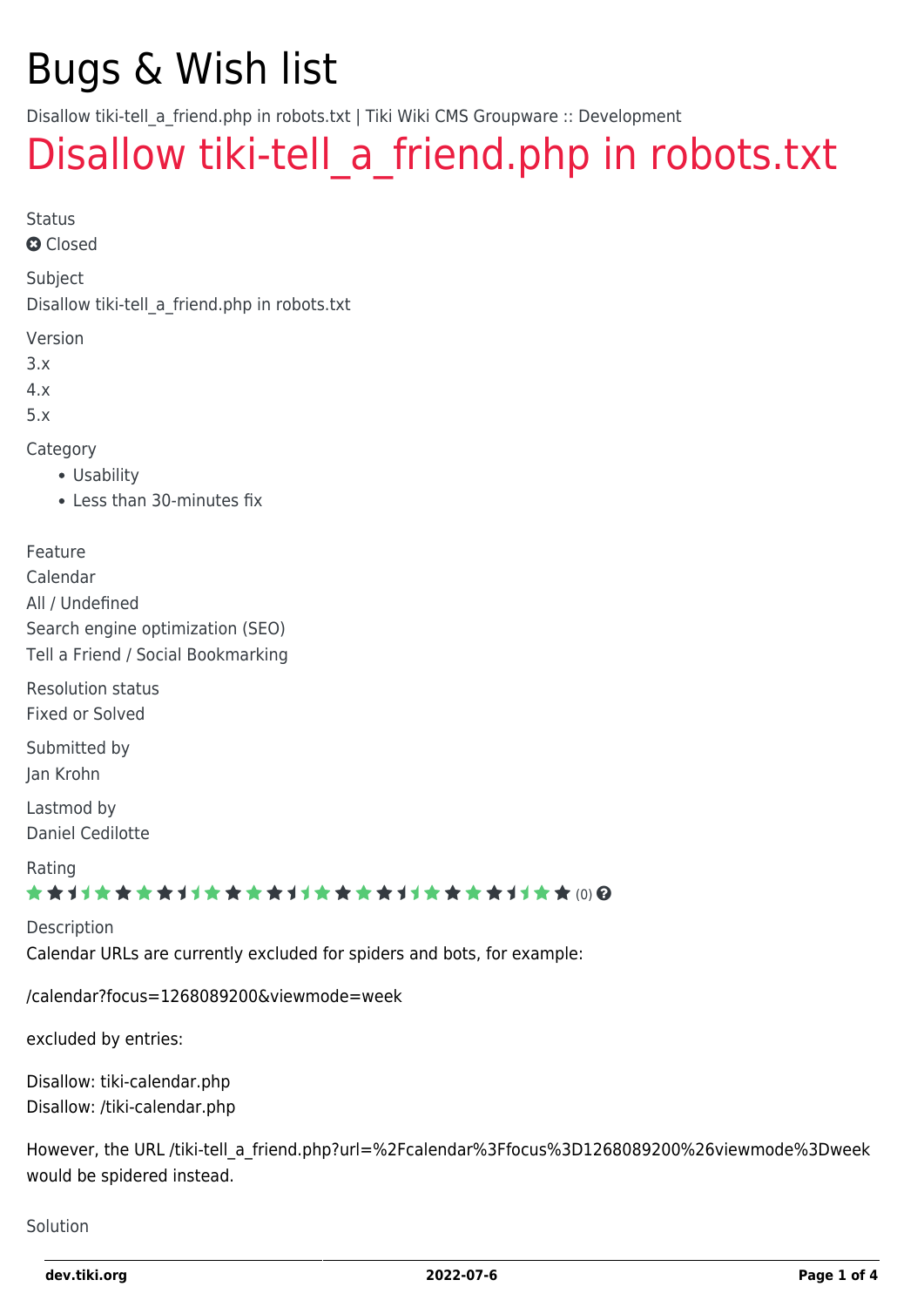The following line added to robots.txt:

Disallow: /tiki-tell\_a\_friend.php

Seems fixed in Trunk.

Importance 6 Easy to solve? 8 Priority 48 Demonstrate Bug (Tiki 19+) Please demonstrate your bug on show2.tikiwiki.org Version: trunk ▼ [Create show2.tikiwiki.org instance](#page--1-0) Ticket ID 3077 Created Thursday 11 March, 2010 10:59:11 GMT-0000 by Jan Krohn LastModif Saturday 05 February, 2011 02:41:55 GMT-0000

#### Comments

#### [Jan Krohn](https://dev.tiki.org/user10264) 11 Mar 10 13:12 GMT-0000

The URLs like /calendar?todate=1268089200 also need to be disallowed...

New line in robots.txt:

Disallow: calendar Disallow: /calendar



but for your comment about the SEFUrl version of the calendar link: What if you have a wiki page named "calendarium" which you want to have indexed by search bots ? This rule would exclude it too (or any other starting with calendar string).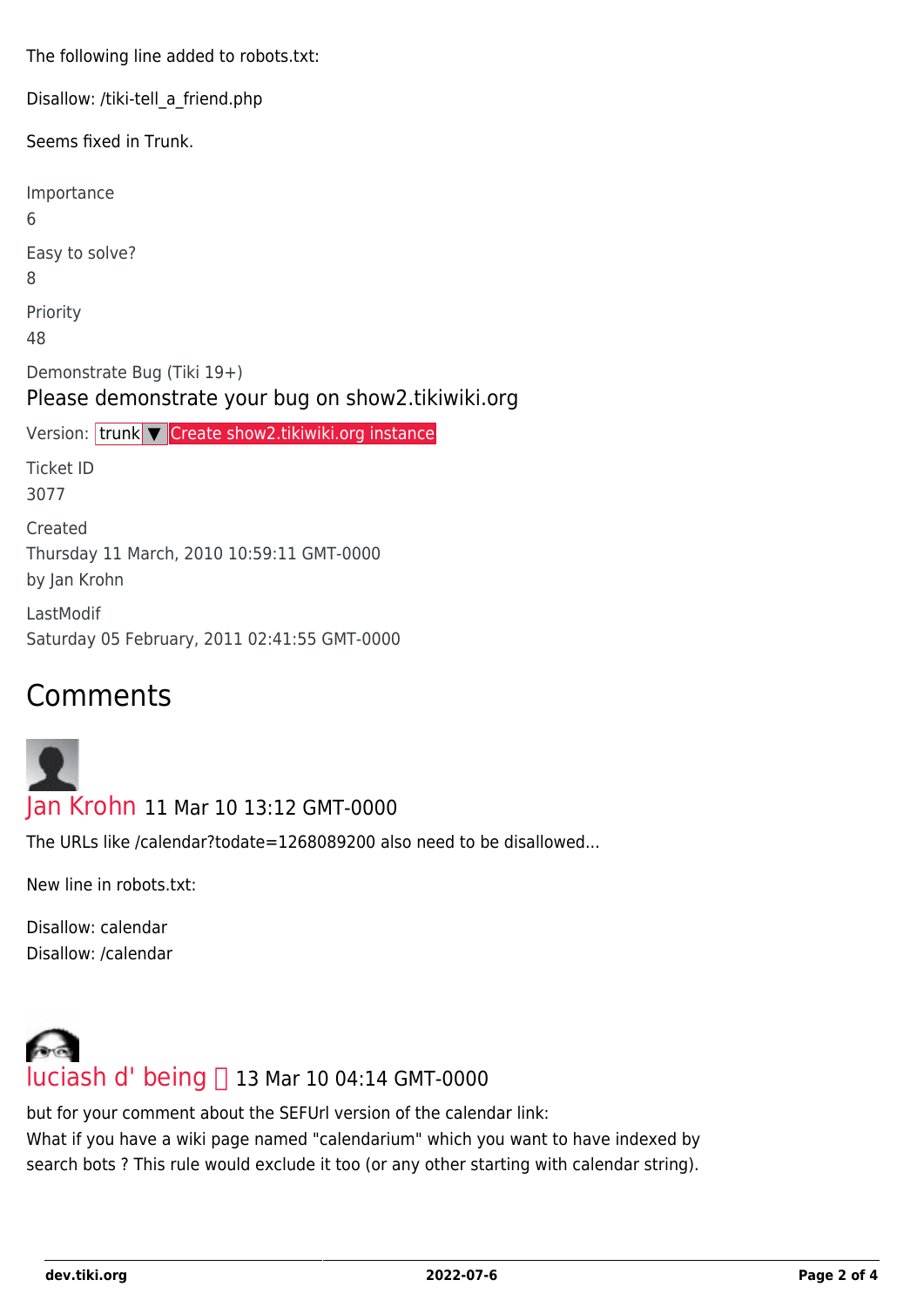# [Jan Krohn](https://dev.tiki.org/user10264) 16 Mar 10 07:48 GMT-0000

Very true... It's a shame there's no "allow" command for robots.txt

Alternatively, a noindex meta tag could be possible. But this would work only partially, as the pages would still be visited by the spiders.

Addin a nofollow tag to the hyperlinks pointing to calendar pages might be helpful as well:

<http://en.wikipedia.org/wiki/Nofollow>- this would also be only a partial solution, as some bots don't respect this tag...

Maybe some other idea comes to my mind later...

## [Jan Krohn](https://dev.tiki.org/user10264) 16 Mar 10 10:34 GMT-0000

Ok, I think I have an idea. What about these two lines?

Disallow: calendar?todate Disallow: /calendar?todate

Jan

## [luciash d' being](https://dev.tiki.org/user199)  16 Mar 10 17:29 GMT-0000

but i will add this instead:

/calendar?todate /calendar&todate

1) short URLs support both ? and & as first param delimiter 2) i haven't found any evidence search engines recognize the version without slash in the beginning ( robots.txt checkers complain about it, see <http://tool.motoricerca.info/robots-checker.phtml> )



It's clearing up now, but browsing my log files, I found two more dangerous set of calendar related URLs being spidered. They could be excluded by:

/calendar?viewmode